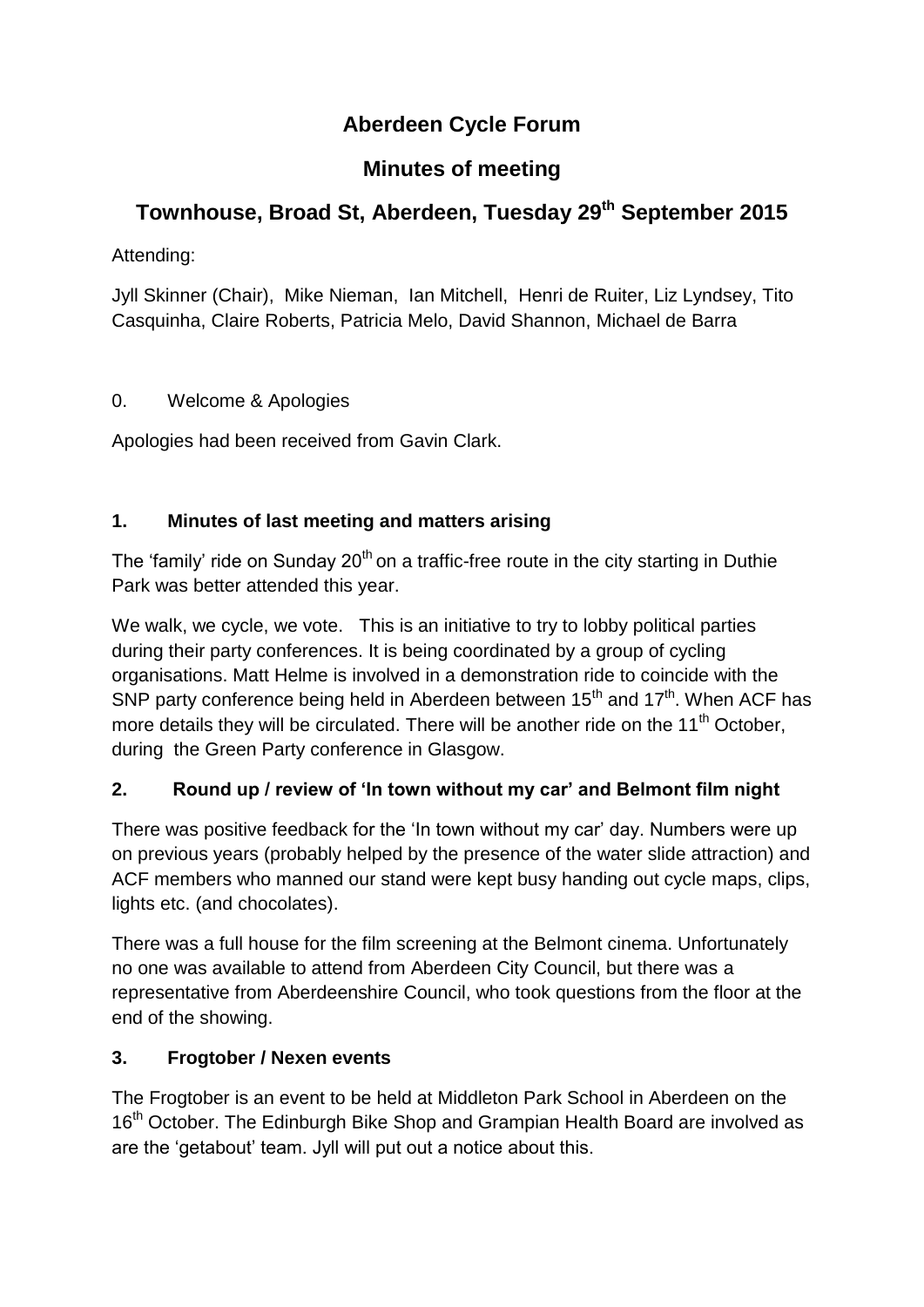There was limited enthusiasm for attending the other event at the Prime 4 site, following feedback from last years attendees, but we will send them copies of the Cycle Map for their stand.

#### **4. Nigg Bay**

The Aberdeen City Council web site explaining the proposal can be reached by the link below. This site allows access to supporting documents.

The 6 week public consultation commenced on Wednesday 30 September 2015 and ends on Wednesday 11 November 2015**.**

**[http://www.aberdeencity.gov.uk/planning\\_environment/planning/planning\\_sust](http://www.aberdeencity.gov.uk/planning_environment/planning/planning_sustainable_development/pla_devframework_nigg_bay.asp) [ainable\\_development/pla\\_devframework\\_nigg\\_bay.asp](http://www.aberdeencity.gov.uk/planning_environment/planning/planning_sustainable_development/pla_devframework_nigg_bay.asp)**

ACF should work to ensure that good measures are in place for the alternative National Route 1 that will be required by this development. We should also look closely at the access arrangements for staff in the new facility to permit as many people as possible to cycle there. Aberdeen City Council are already aware that better active travel arrangements are required for the Torry and Kincorth areas of the city.

#### **5. Festive fund**

Ross Thompson had contacted Jyll Skinner to say that it is possible to bid for contributions towards suitable (non-alcoholic) festive celebrations. Jyll is to consider how we might able to apply for funds for this purpose.

#### **6. Cycleway for Scotland**

David du Feu, from Spokes, Edinburgh had contacted Jyll Skinner asking for ACF's support for better infrastructure for cycling on the AWPR, and for planned upgradings of the A96 and A90. Liz Lindsey suggested that it would be a good idea to contact Gerard Vlaar who had been lobbying the Transport Minister about the AWPR. It seemed unlikely that at this late stage anything could be changed for the AWPR, but it might be possible on the other developments which were apparently at a much earlier stage. It was agreed that we should offer support for better cycling facilities for these two projects.

A general discussion followed on how we can seek to have more influence over problems with cycling in Aberdeen. Henri de Ruiter said he would look some of the issues that been raised previously and would see if we could identify councillors from the relevant area. It was felt getting responses from councillors would be more likely if the ACF members contacting them were from their ward.